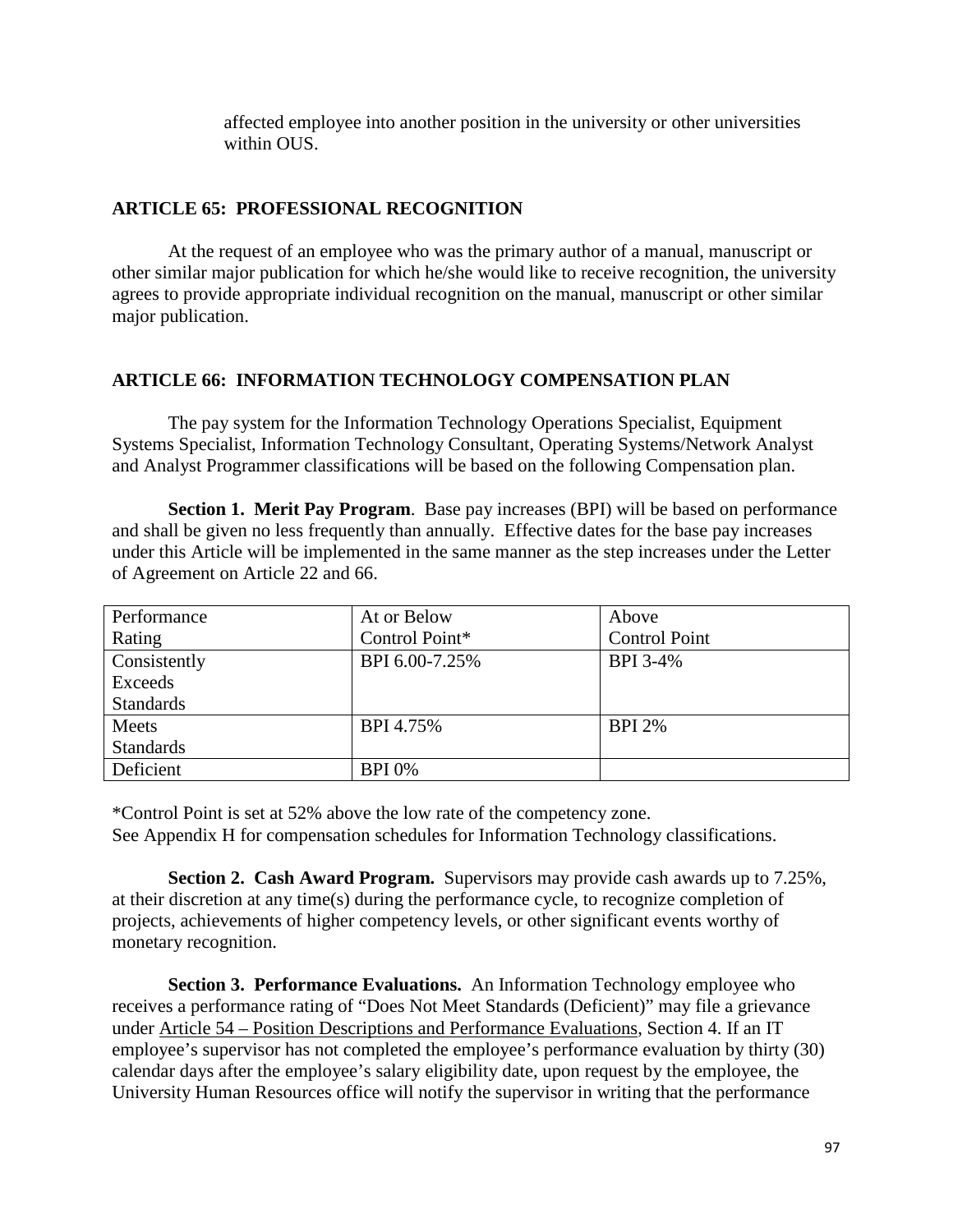evaluation is overdue, with a copy of the notification to the affected employee. If the supervisor has not completed the performance evaluation by ninety (90) calendar days after the employee's eligibility date, the employee will be given a base pay increase based on a "Meets Standards" rating under Section 1 of this Article, retroactive to the employee's salary eligibility date.

**Section 4(A). Appeal Process.** Reclassification requests are subject to the procedures outlined in Article 53- Reclassification Upward-Reclassification Downward.

**(B)** Movement to a lower competency level for reasons related to poor performance shall be subject to provisions in Article 17 - Discipline and Discharge.

**(C)** Movement to a lower competency level for reasons unrelated to poor performance shall be subject to provisions in Article 18 - Grievance and Arbitration Procedure.

**(D)** Competency Level Review. If an employee who is above the control point for their classification and competency level requests to be moved to a higher competency level and such request is denied, the issue of the employee's competency level shall be subject to the provisions in Article 18 Grievance and Arbitration Procedure. However, if such a grievance is appealed through arbitration the employee may not grieve their competency level again until two (2) years after the date the first grievance was filed, unless the employee changes classifications.

**Section 5(A). Placement upon Reclassification, Promotion or Demotion.** IT employees receiving promotion/reclassification upward shall be placed at the starting pay rate of the appropriate competency level for the new classification or shall receive a five percent (5%) increase above their prior base pay rate, whichever is greater.

**(B)** An IT employee receiving a promotion to a higher classification shall receive a base pay increase of five percent (5%) effective six months following said promotion.

**(C)** If an IT employee demotes to a classification in a lower salary range that contains the rate of the previous salary, then the employee's salary shall remain the same and if eligible he/she shall continue to receive base pay increases (BPI).

**(D)** If an IT employee demotes to a classification in a lower range, but their previous salary is above the highest rate in the new range, then the employee's new salary shall be the highest allowed in the new range.

**(E)** When an IT employee is appointed from a layoff list to a position in the same classification from which the person was previously employed, the person shall be paid at the same salary rate plus any applicable general salary increases from what the employee was being paid at the time of the layoff. The new salary eligibility date shall be determined in accordance with Section 8 of Article 22 - Salary Administration.

**(F)** The salary eligibility date of a former employee who is appointed from reemployment shall be determined in accordance with Section 8 of Article 22 - Salary Administration.